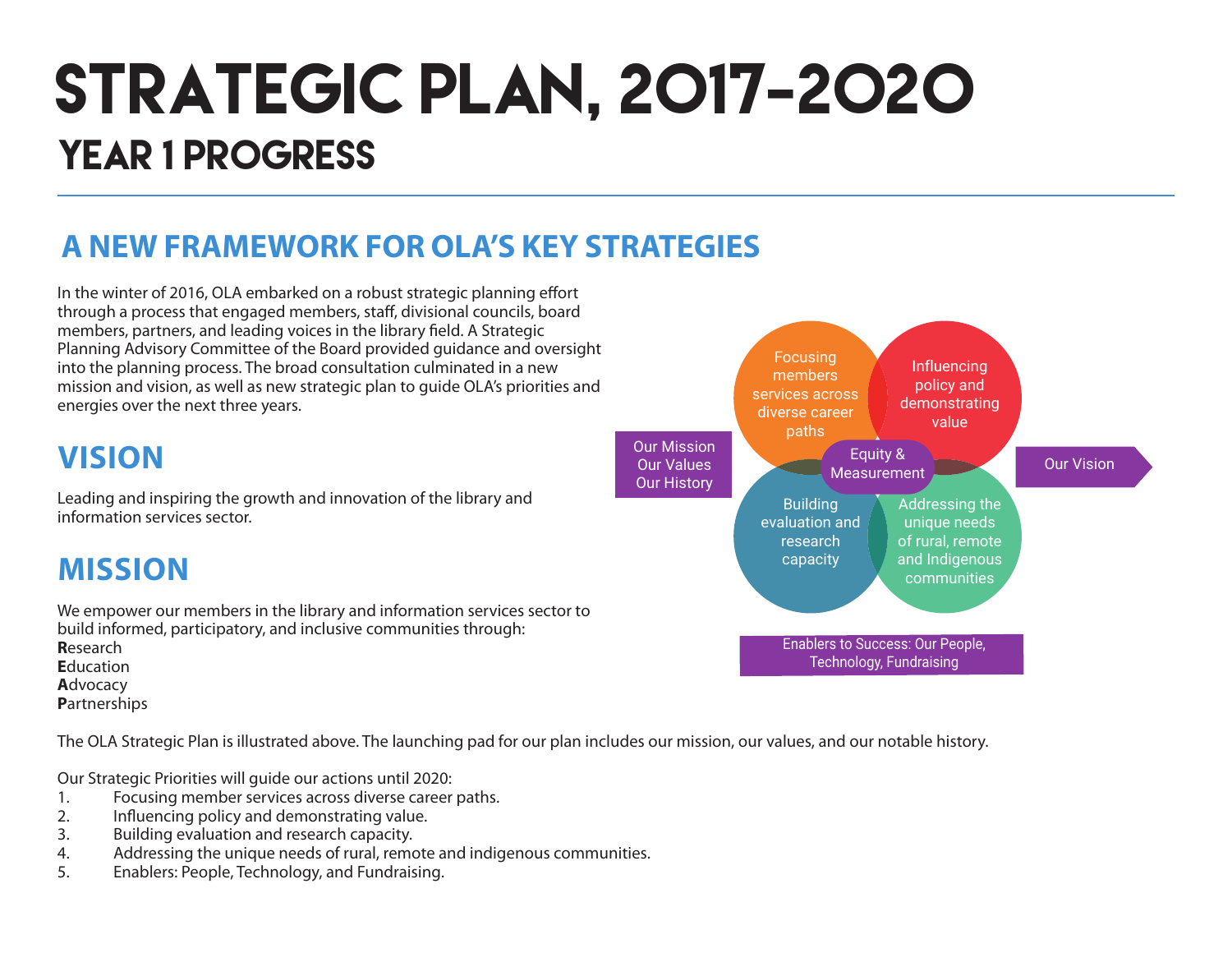## **STRATEGIC PRIORITY 1: FOCUSING MEMBER SERVICES ACROSS DIVERSE CAREER PATHS**

#### **GOALS**

Engage with library and information<br>specialists who work outside of tradit<br>libraries. specialists who work outside of traditional Engage with library and information<br>specialists who work outside of traditional and information sector and early care<br>libraries.<br>Notice that the members.

17%

and information sector and early career<br>members

Engage with those new to the library<br>and information sector and early career<br>members.<br> $\bigcup_{\text{commuities of practice.}}$ <br>Communites of practice. and develop improved platforms to support communites of practice.



#### **OVERALL COMPLETED: 50%**

#### **WHAT WILL SUCCESS LOOK LIKE IN THREE YEARS?**

- **• Our membership reflects the broad range of environments in which library and information specialists are employed.**
- **• Early and new career members are well supported through our career and educational programs.**
- **• Members are able to access more leadership and management programming through OLA and partner organization.**
- **Vibrant and successful communites of practice stimulate rapid diffusion of innovation and best practices.**

## **STRATEGIC PRIORITY 2 : INFLUENCING POLICY AND DEMONSTRATING VALUE**

#### **GOALS**

**1Grow and focus OLA's advocacy and<br>
government relations strategy on target<br>
goals and define measures for assessing<br>
progress and success** government relations strategy on targeted progress and success.



Grow and inspire a network of library<br>advocates at local and provincial levels.



50%

Grow and inspire a network of library<br>advocates at local and provincial levels.<br>The member use at the local community leve advocacy resources, tools, and strategies for member use at the local community level.



#### **OVERALL COMPLETED: 100%**

#### **WHAT WILL SUCCESS LOOK LIKE IN THREE YEARS?**

- **• We have specific goals and measures for advocacy work that meets the needs of our members.**
- **• We work collaboratively with multiple partners and share the advocacy agenda.**
- We have a broad network of library advocates who are actively engaged in building and implementing our advocacy initiatives.
- **• Our members have access to a range of content to support their local advocacy work.**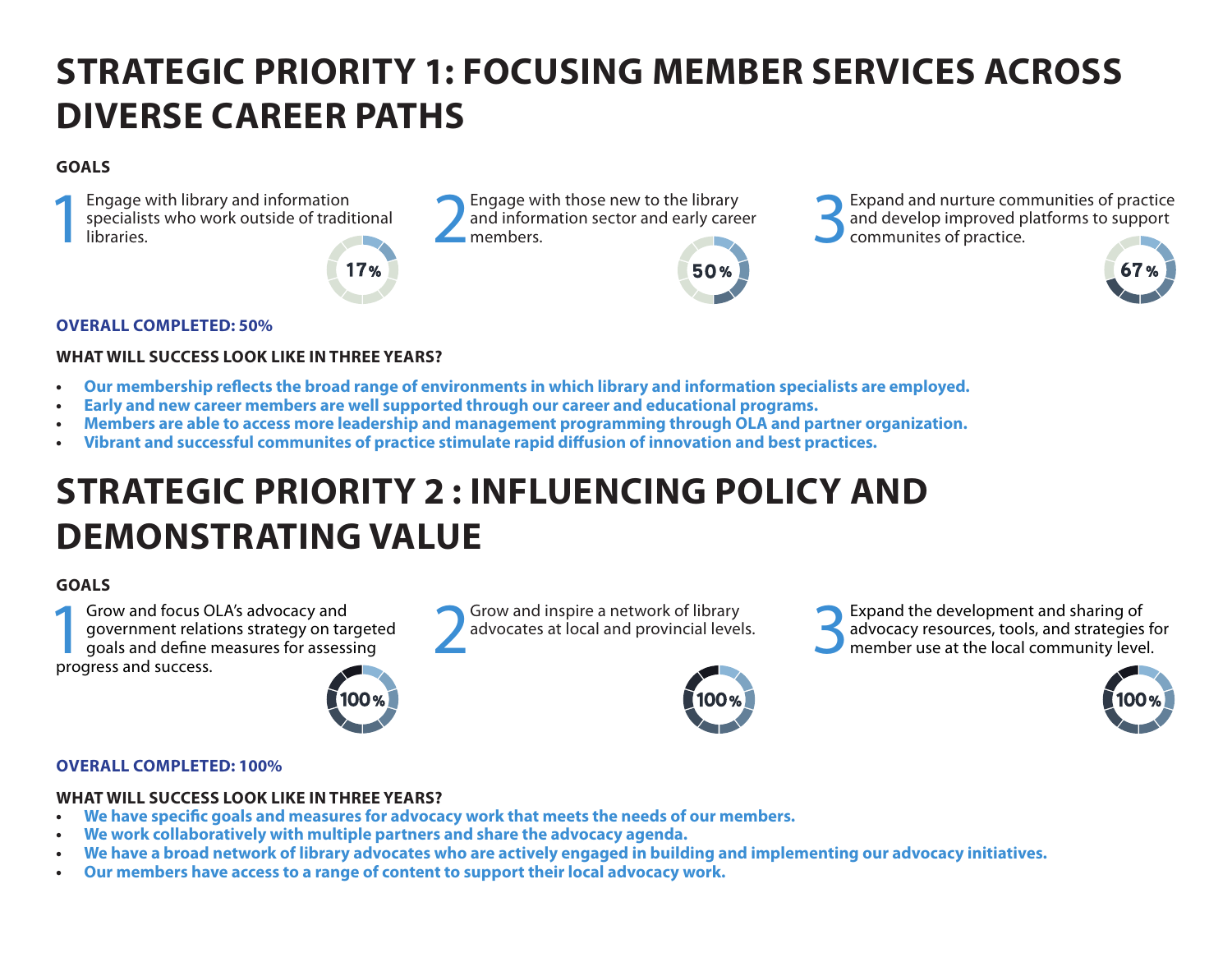## **STRATEGIC PRIORITY 3: BUILDING EVALUATION AND RESEARCH CAPACITY**

#### **GOALS**



#### **OVERALL COMPLETED: 52%**

#### **WHAT WILL SUCCESS LOOK LIKE IN THREE YEARS?**

- **• We have a solid strategy created by our members that includes identifying research priorities annually, meeting intended outcomes, securing research resources and partners, and effectively disseminating research reports.**
- **• Our education and training initiatives in areas of measurement and evaluation are well subscribed.**
- **OLA has integrated evaluation and research across many of its programs and members services.**

### **STRATEGIC PRIORITY 4 : ADDRESSING THE UNIQUE NEEDS OF RURAL, REMOTE AND INDIGENOUS COMMUNITIES**

#### **GOALS**

Identify the needs and requirements of rural, northern, and remote communities.

Identify the needs and requirements of rural,<br>
northern, and remote communities.<br> **EXECUTES TO DEALLY A PERIMEDIATE PARTLE PARTLE PARTLE PARTLE PARTLE PARTLE PARTLE PARTLE PARTLE PARTLE PARTLE PARTLE PARTLE PARTLE PARTLE P** other organizations and associations to minimize duplication of effort and maximize resources to these communities.



Solution of the set of and service access for libraries of all type in smaller, rural, or remote communities and service access for libraries of all types in smaller, rural, or remote communities, including Ontario's Indigenous communities.



#### **OVERALL COMPLETED: 67%**

#### **WHAT WILL SUCCESS LOOK LIKE IN THREE YEARS?**

- **• A rural, remote, and Indigenous communities plan is created and deployed.**
- Libraries of all types (public, school, academic, health, special) in small, rural or remote communities have access to services tailored to their **unique communities.**
- **• More members from small, rural, and remote communities access educational programs, volunteer and engage in workshops and committees.**